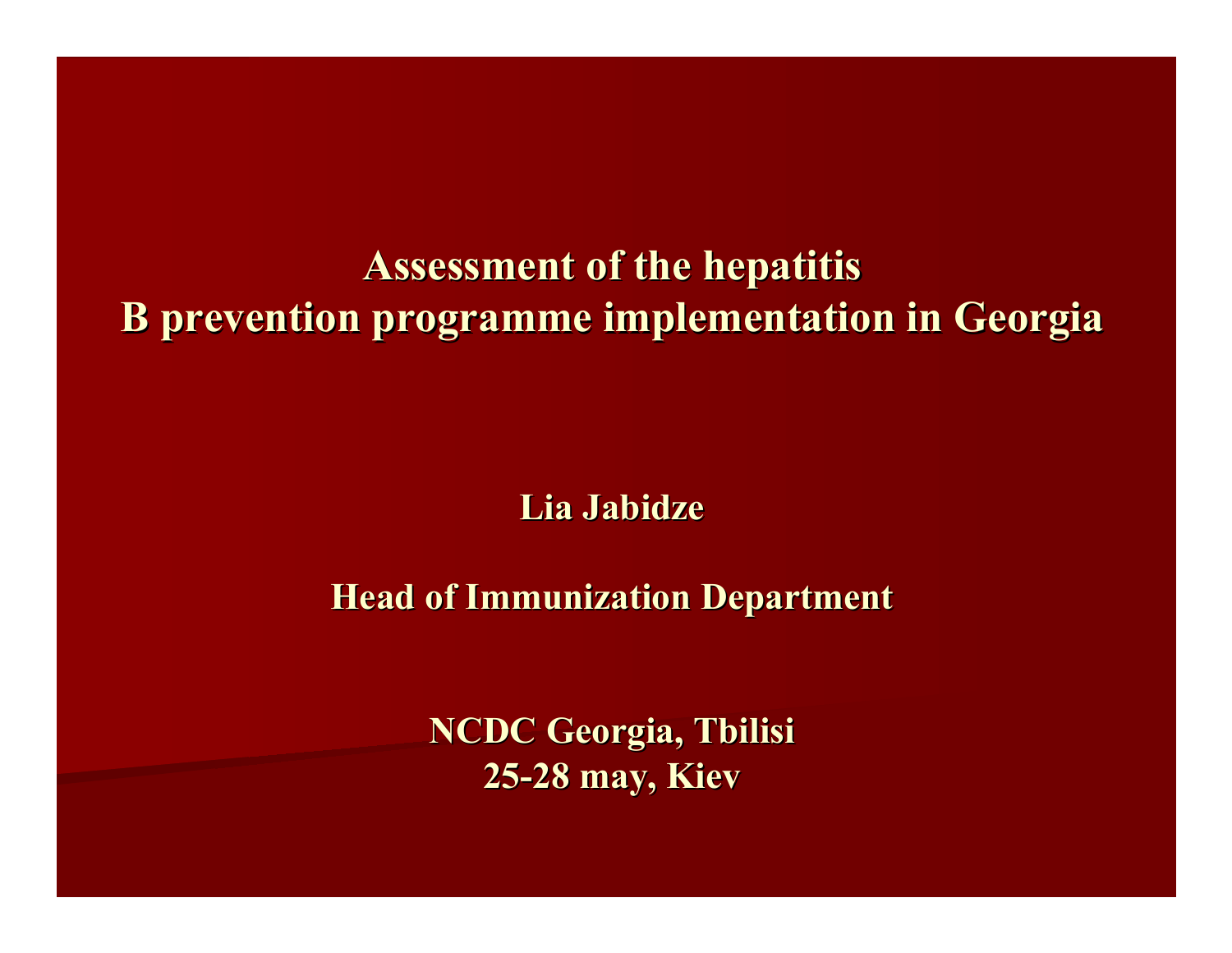## **HEPATITIS B VACCINE INTRODUCTION HEPATITIS B VACCINE INTRODUCTION IN GEORGIA 2000 IN GEORGIA 2000 -2003yy**

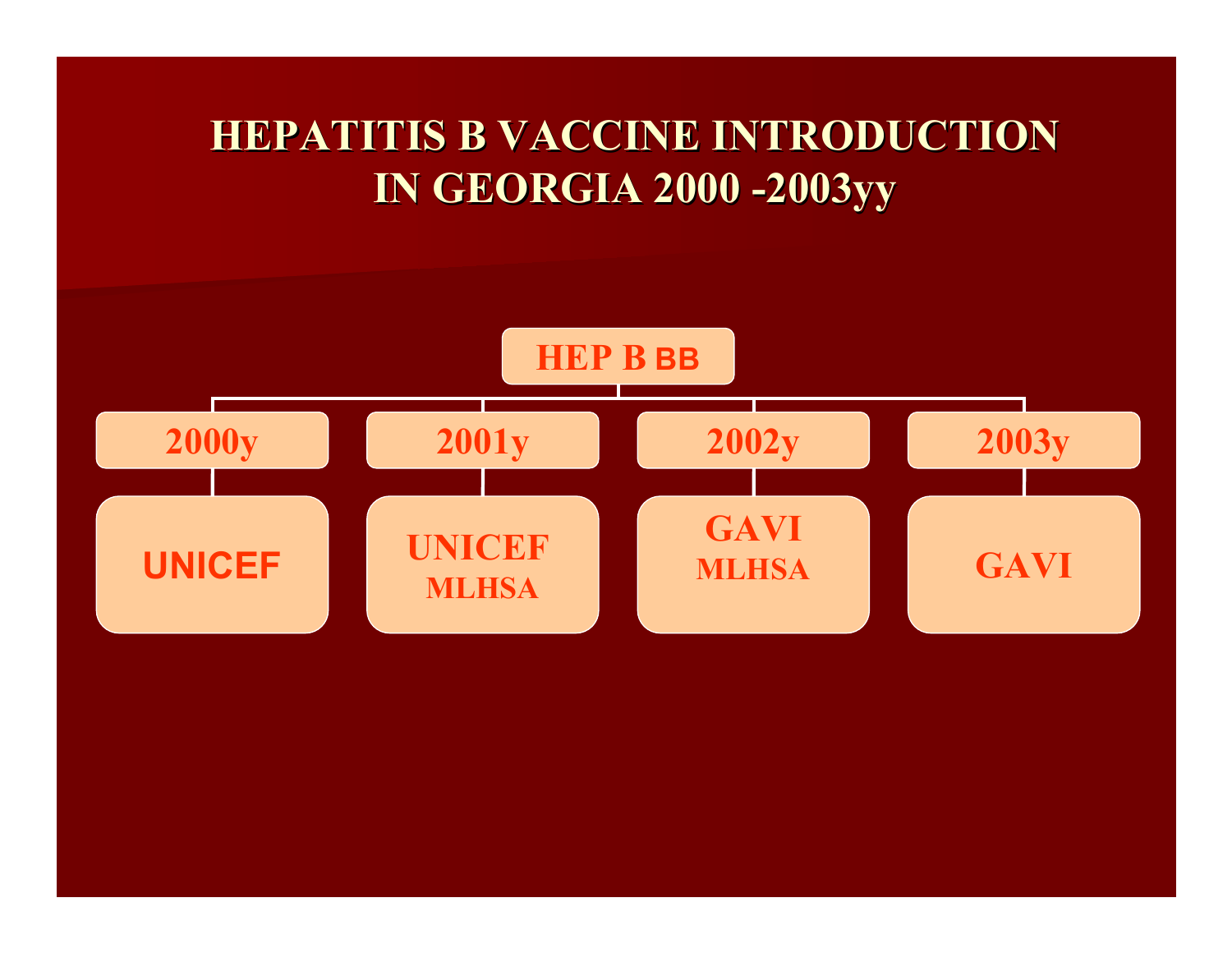### **National vaccination schedule for children under 1 year of age**

| $\frac{1}{2}$ | <b>Within 12 hours</b> | 察             | <b>Hepatitis B(1)</b>                                            |
|---------------|------------------------|---------------|------------------------------------------------------------------|
| $\frac{1}{2}$ | <b>Day 2-5</b>         | $\frac{1}{2}$ | <b>Tuberculosis BCG</b>                                          |
| $\frac{1}{2}$ | 2 months               | $\frac{1}{2}$ | Diphtheria, Tetanus, Pertussis DPT,<br>Polio $OPV(1)$ , HB $(2)$ |
| $\frac{1}{2}$ | 3 months               | $\frac{1}{2}$ | DPT or DT, OPV(2),                                               |
|               | 4 months               | $\frac{1}{2}$ | DPT or DT, OPV, Hepatitis B (3)                                  |
|               | 12 months              | $\frac{1}{2}$ | <b>Measles, Mumps or MMR(1)</b>                                  |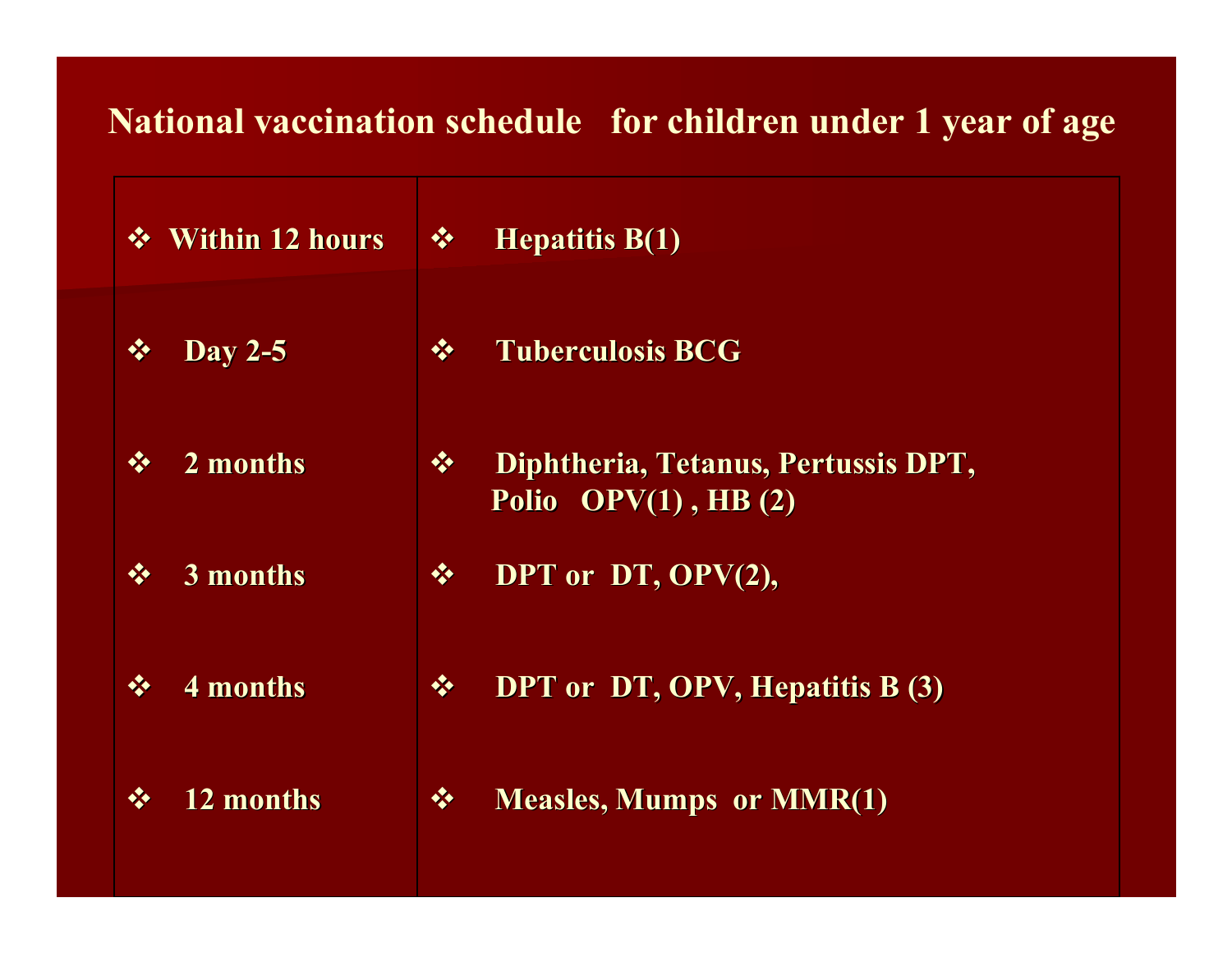## **VACCINE DISTRIBUTION FROM NATIONAL VACCINE DISTRIBUTION FROM NATIONAL TO LOCAL LEVEL TO LOCAL LEVEL**

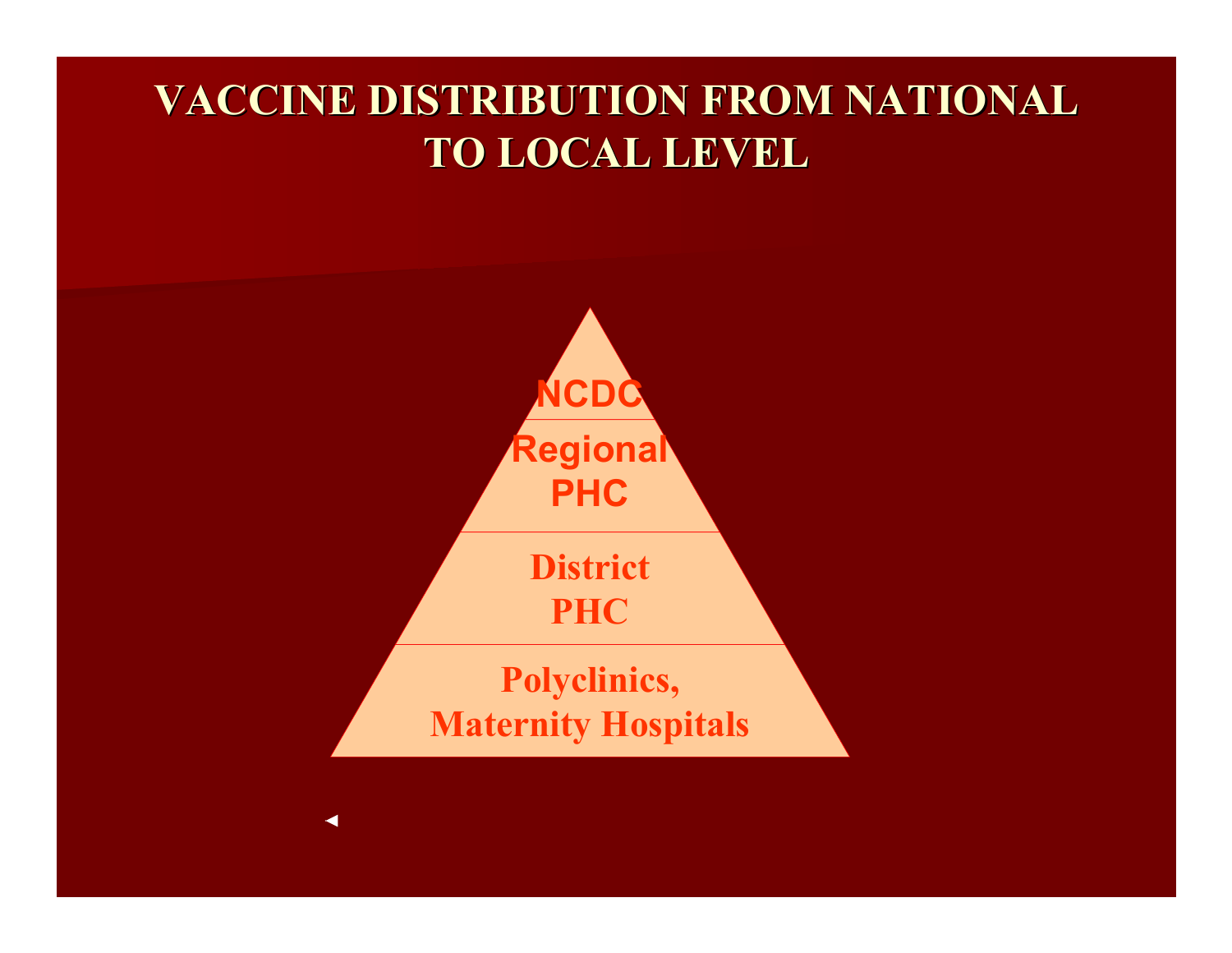### **CAUSES DISTURB IMMUNIZATION PROCESS CAUSES DISTURB IMMUNIZATION PROCESS- 1**

**\*** Hepatitis B is not considered as an important public health **by some medical experts by some medical experts;**

**\*** Medical professionals and parents mistrust to the new vaccine **(doubt about vaccine safety); (doubt about vaccine safety);**

 **Immunization being delayed due to misinterpretation of Immunization being delayed due to misinterpretation of contraindications contraindications;**

 $\cdot$  Non-professional publications against immunization;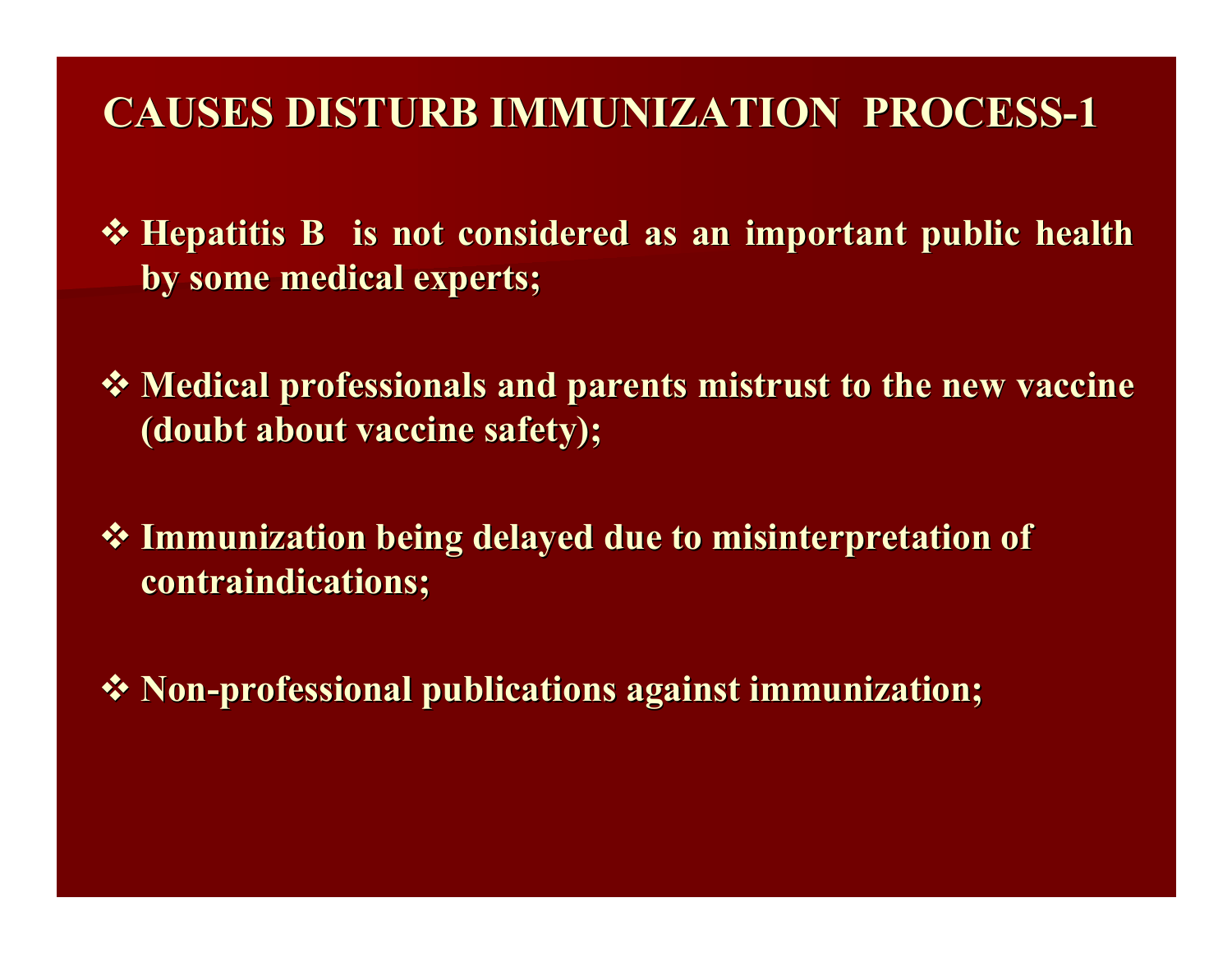## **CAUSES DISTURB IMMUNIZATION CAUSES DISTURB IMMUNIZATION PROCESS PROCESS- 2**

- **Some management problems during Health Care transition period from Centralized to Decentralized:**
- **√ Interrelation between District Public Health Centers and Primary Health Care;**
- 9 **Financing problems; Financing problems;**
- $\checkmark$  Functional contradiction between Primary Health Care and **human resources. human resources.**
- $\frac{1}{2}$ **Inadequate accuracy of data on target population (nominators and denominators) population (nominators and denominators)**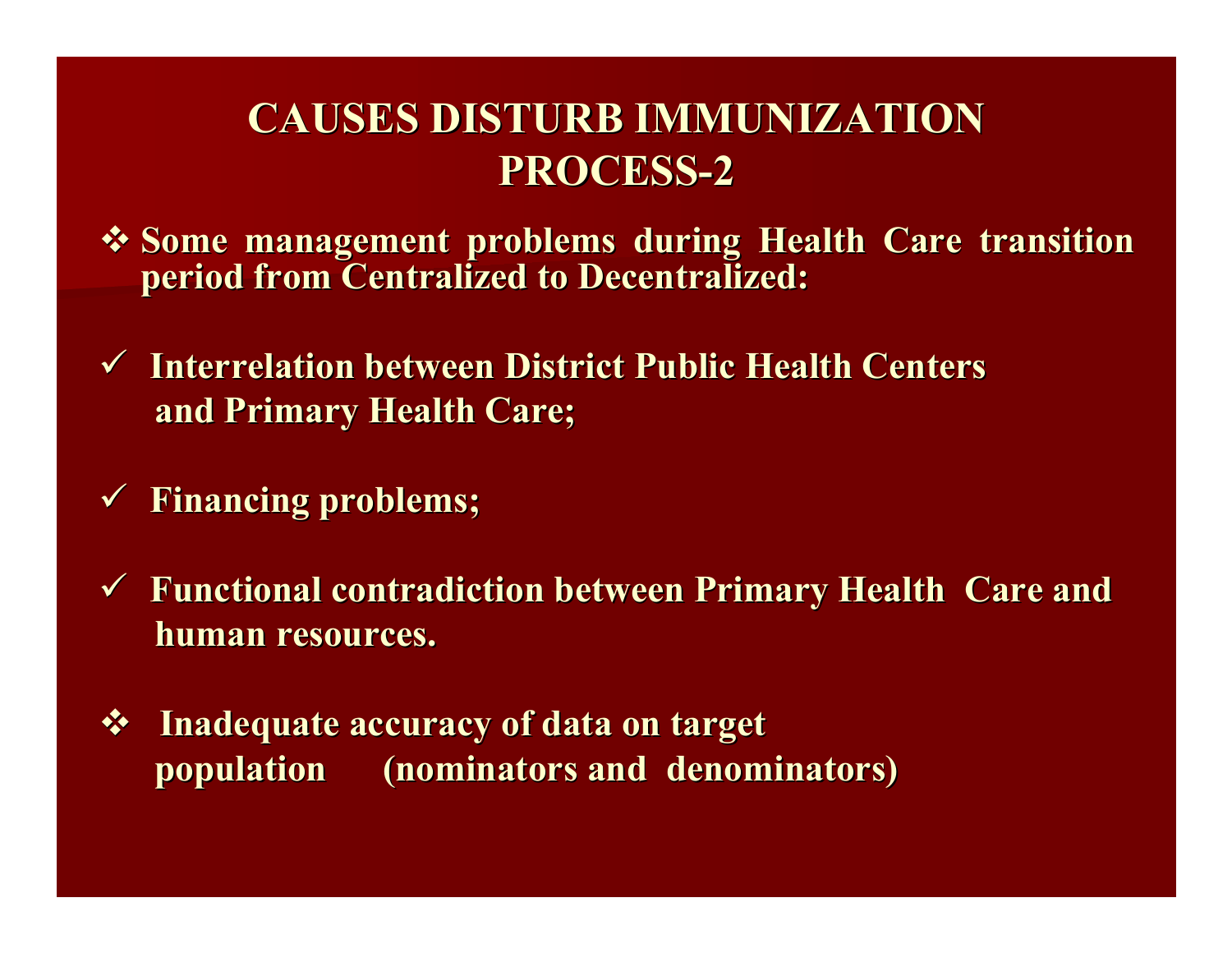Main findings  $(1)$ 

Implementation

- $\div$  HepB immunization was introduced in urban areas in 2000  $\pm$ **with the support from USAID with the support from USAID**
- **Examplementation was expanded countrywide in 2001 and integrated into immunization delivery system integrated into immunization delivery system**
- **GAVI support for GAVI support for HepB immunization received in 2002 immunization received in 2002**
- **Example 3 x 1nitially HepB vaccine was to be given at 2; 3 and 8 months of age**
- **New MoLHSA decree on immunization was adopted in June decree on immunization was adopted in June 2003 and the 2003 and the HepB schedule was changed to birth, 2 and 4 schedule was changed to birth, 2 and 4**  months. The new schedule was introduced in September 2003
- **Two lines of immunization: governmental programme (free Two lines of immunization: governmental programme (free of charge for HepB until 2 yrs) and commercial immunization** (officially subject to charge, estimated as  $5%$ **of all immunizations) of all immunizations)**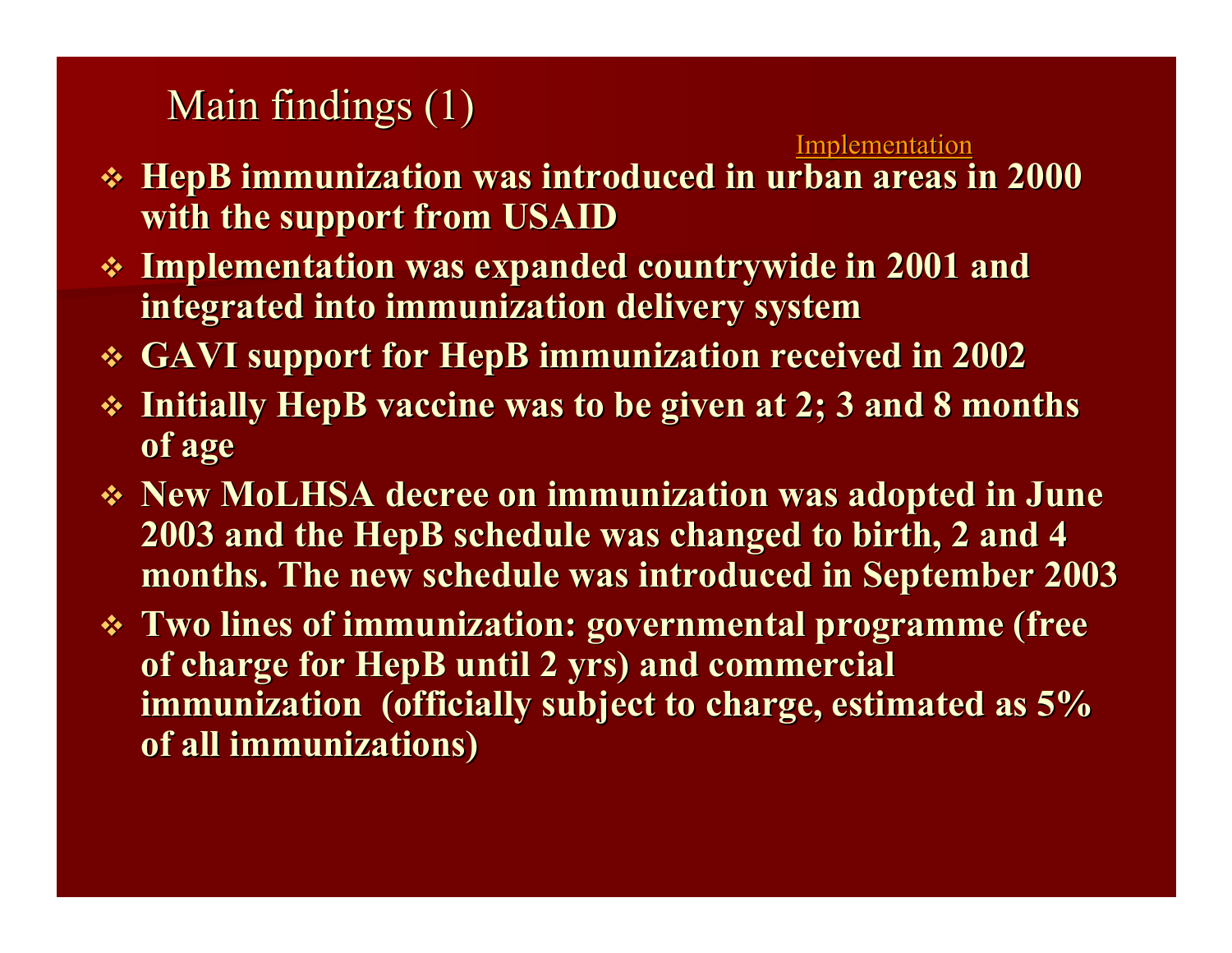# Main findings (2) Implementation / Monitoring and Evaluation

- **Maternities started Maternities started HepB immunization of newborns in immunization of newborns in September 2003. Records in the maternities visited by the team showed that HepB immunization was mostly given on** the day of birth. Some newborns were not immunized due to **their condition at birth. their condition at birth.**
- **\*** HepB3 coverage in infants was lower than DTP3 coverage:
	- **-33% compared to 86% in 2001 33% compared to 86% in 2001**
	- **-51% compared to 86% in 2002 51% compared to 86% in 2002**
- **◆ Part of children are not reached by health services and therefore remain therefore remain unimmunized unimmunized. In addition to that some of . In addition to that some of immunized children are not recorded and reported, since they are not registered in the health facility providing they are not registered in the health facility providing immunization. immunization.**
- $\cdot$  **Immunization Management Information System (MIS) introduced at all levels to monthly monitor immunization introduced at all levels to monthly monitor immunization coverage, contraindications and vaccine supply and use. coverage, contraindications and vaccine supply and use. However PCs are currently used at regional and central levels. levels.**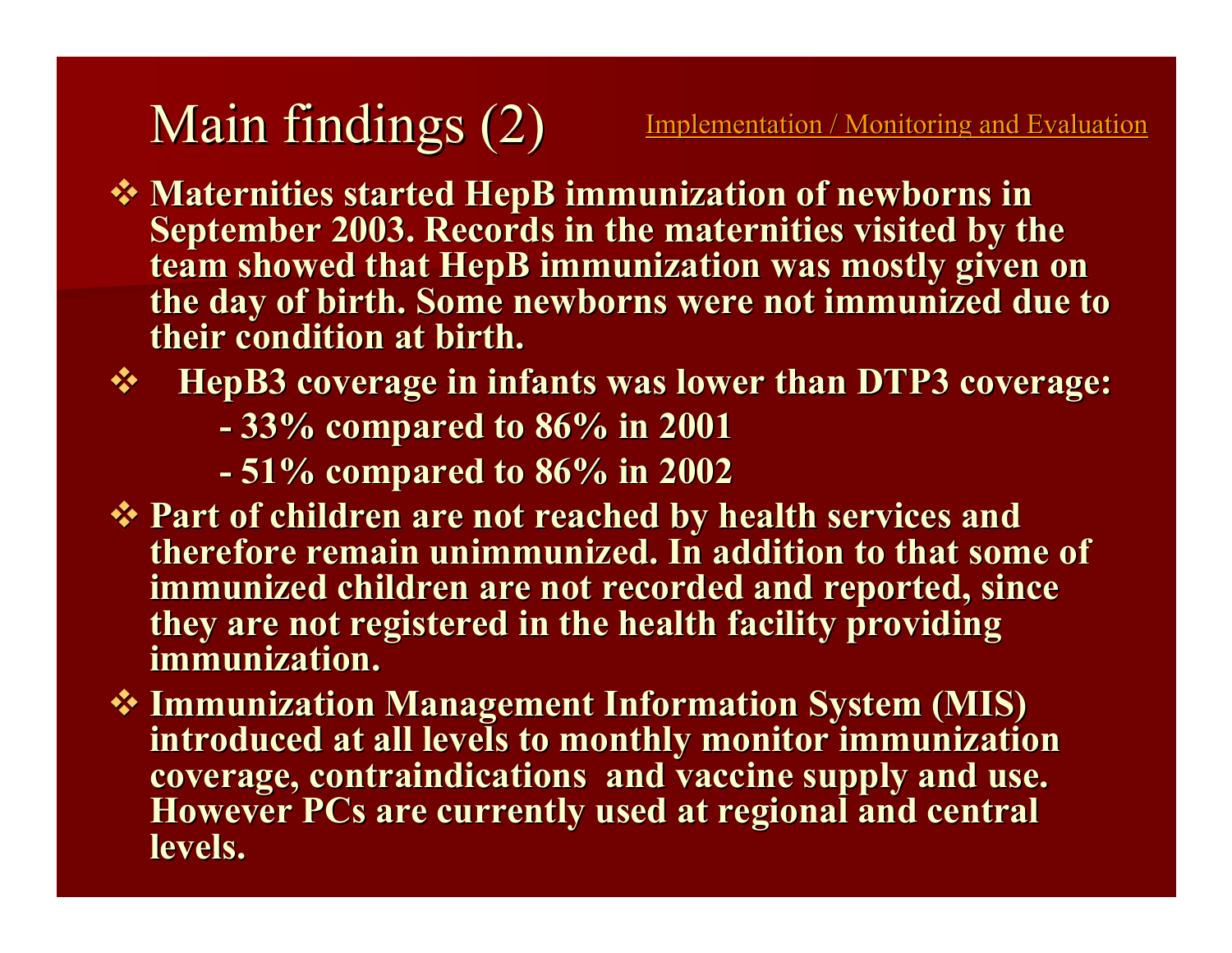#### **HEPATITIS B VACCINATION HEPATITIS B VACCINATION В 1 - В 3 (%) GEORGIA GEORGIA 200 0 -2003YY**



- **In 2002y case, described in lecture, influenced at HB3 In 2002y case, described in lecture, influenced at HB3;**
- $\div$  **In 2003 low B3 coverage explained by changes in immunization schedule;**
- $\mathbf{A}$ For 95% HB3 coverage achievement up to 2006, coverage in each reporting **year should be improved at 15,4%. year should be improved at 15,4%.**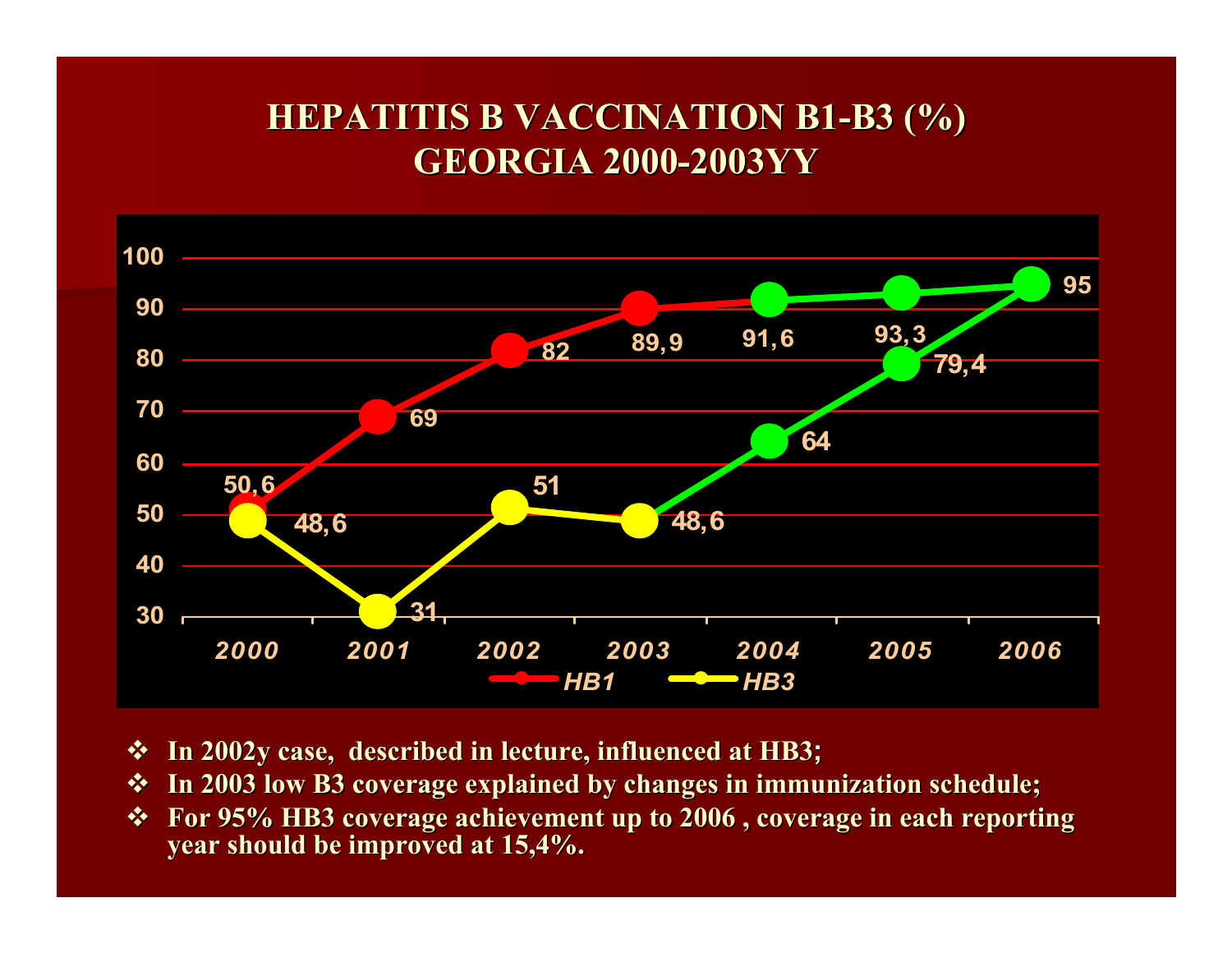### **AAGE DISTRIBUTION OF HEPATITIS B INCIDENCE(per 100000 ) 2000-2003yy**



- $\frac{1}{2}$  **In 2002 in all age groups was noted the increase of incidence and was made a resolve resolve about immunization schedule modification about immunization schedule modification;**
- $\frac{1}{2}$ **Process of vaccination was a probable cause of morbidity total rate decreasing;**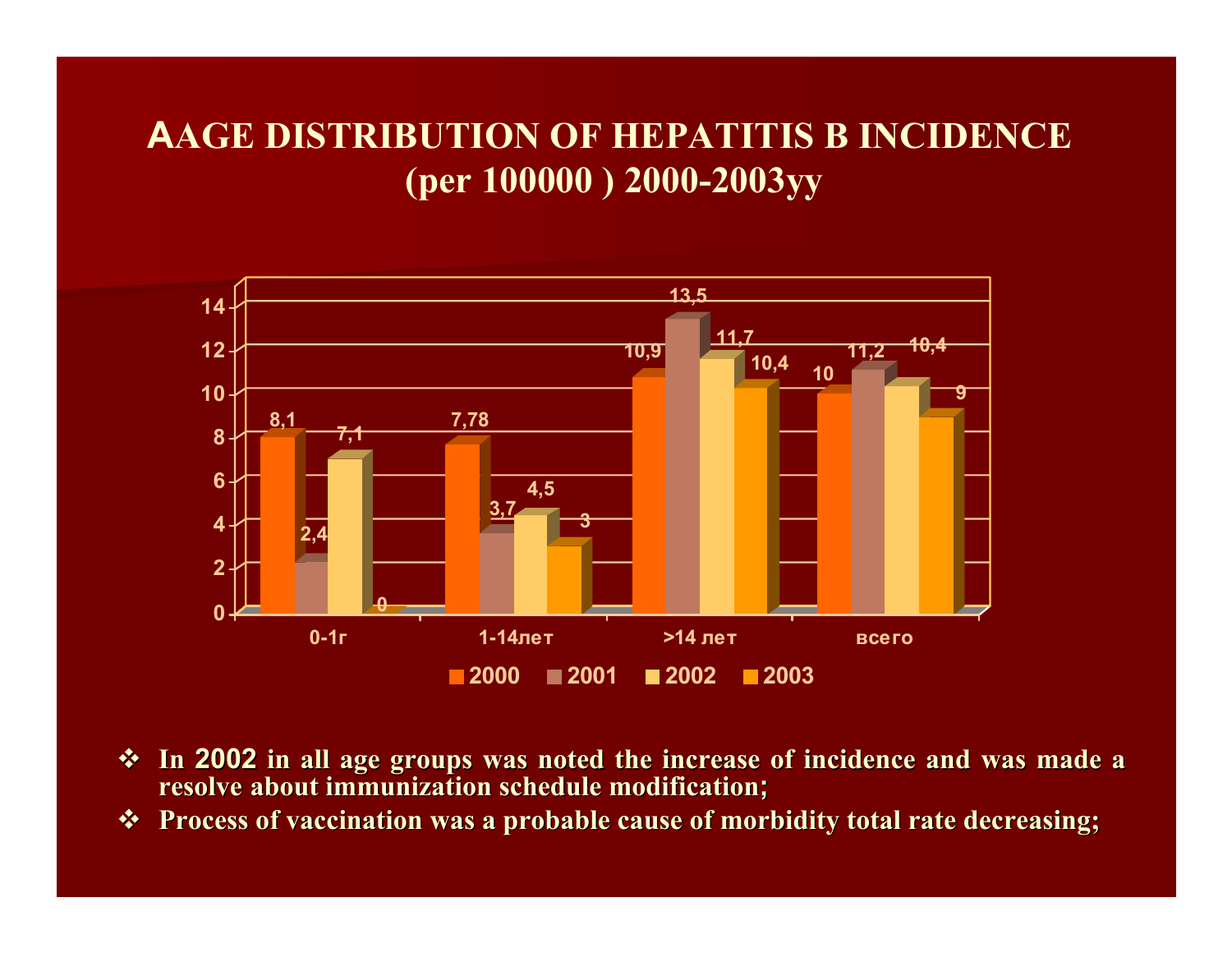## **STRATEGY - 2**

- $\mathbf{\hat{P}}$  Further strengthen the social mobilization to support **HepB vaccination; Recall parents about vaccination** usefulness, about dangers, which impend not only **unvaccinated children, but also enclosing people, and** about AEFI by mass media and publications; Raise awareness about new vaccines and vaccine preventable  $\bf{d}$  iseases;
- **\*** Further strengthen the status, role and use of the National **Inter-Agency Coordination Committee (ICC) in coordination of support and advocacy for Hepatitis B coordination of support and advocacy for Hepatitis B immunization; immunization;**